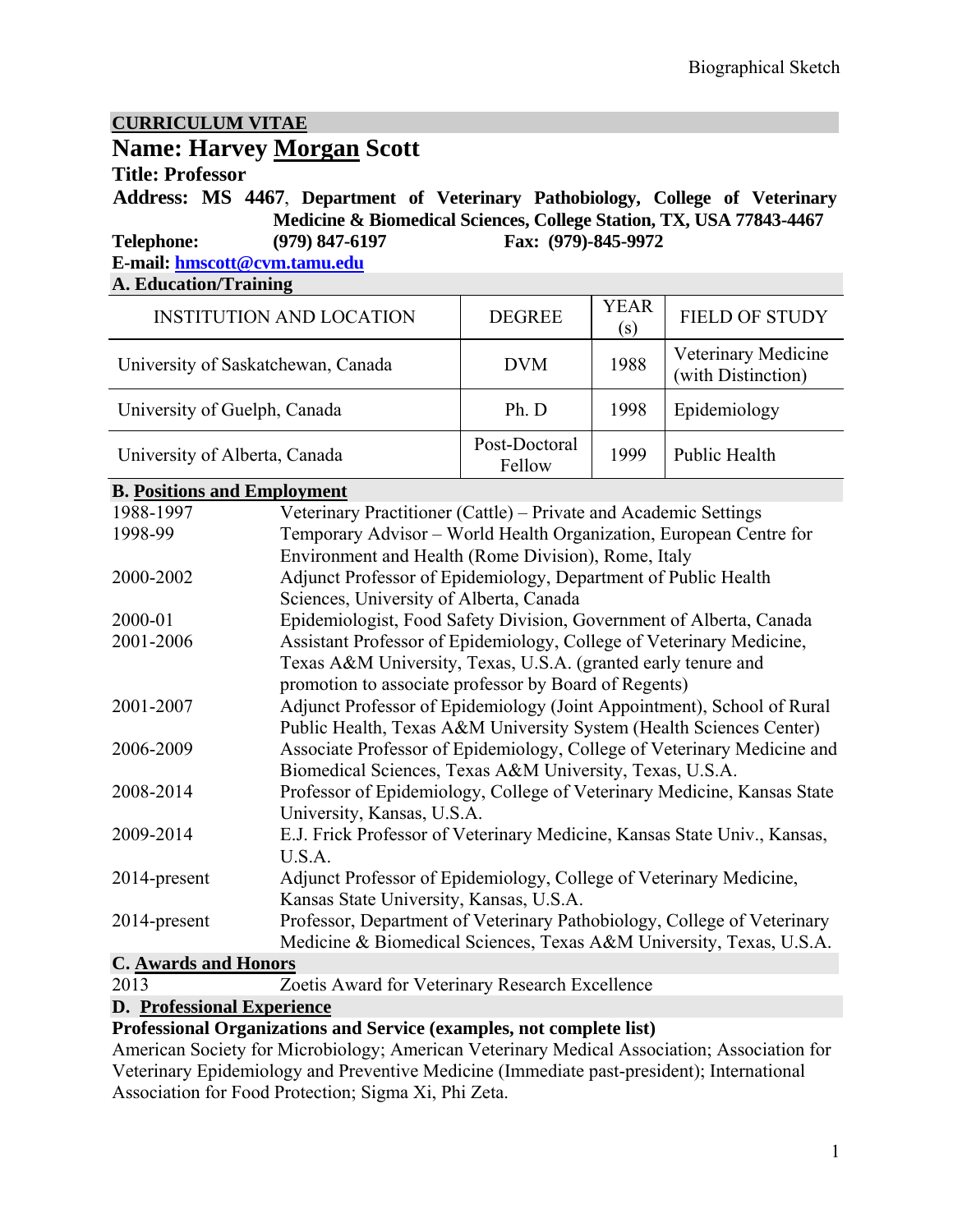#### **Related Service and Synergistic Activities**

In March 2009 I served on the Antimicrobial Resistance Initiative of the World Health Organization (WHO) Patient Safety Program. I serve on the WHO Advisory Group on Integrated Surveillance for Antimicrobial Resistance (WHO-AGISAR. I wrote / edited the 3<sup>rd</sup> AGISAR report and 3rd revision of the WHO List of Critically Important Antimicrobials. I was invited to present on antimicrobial resistance mitigation and social aspects of antimicrobial use to the American Association of Bovine Practitioners (September 2009) and to the Academy of Veterinary Consultants and provided an invited keynote addresses on the same subjects to the Conference of Research Workers in Animal Diseases (December 2009) and the American Society for Microbiology (June 2012). The FDA-CVM invited me to present courses to their staff college on antimicrobial resistance in March 2010 and again in February 2011. I was invited as an expert to the Institute on Science for Global Policy's upcoming conference, *Emerging and Persistent Infectious Diseases: Focus on Antimicrobial Resistance*, March 2013 in Houston, TX. I was also invited to deliver a talk on antimicrobial resistance concerning foodborne commensals and pathogens at the International Symposium on Antimicrobial Resistance: Towards an Integrated Vigilance Approach, November 2013 in Bogota, Colombia. I serve on McDonald's Corporation's Animal Health and Welfare Antimicrobial Resistance sub-team and advise the CDC/FDA/USDA on their NARMS on-farm pilot program. I am organizing the 2015 American Society for Microbiology Conference on this topic in Washington, DC.

#### **Relevant Selection of Recent / Current Funding**

- 2002 The Moral Economy of Antimicrobials in Animal Agriculture: Advancing Policy and Practice in an Era of Antimicrobial Resistance. \$USD 436,139. USDA-CSREES-NIFSI (2002-2005, No cost extension to 2007). PI.
- 2003 Transmission Dynamics of Antimicrobial Resistance in Integrated Animal and Human Populations. \$USD 1,500,000. USDA-CSREES-NRI 2003-2008). PI.
- 2008 An integrated approach to determine *Salmonella* dynamics in the niche-market antimicrobial-free swine production system. \$USD 592,226. USDA-CSREES-NIFSI (2008-11). Co-I.
- 2008 Novel pre-harvest interventions to protect antimicrobials of critical importance to human and veterinary medicine. \$USD 930,996. USDA-CSREES-NRI 32.0B (2008-12). Co-I.
- 2008 Molecular epidemiology of *Salmonella* in conventional and antimicrobial-free (ABF) swine production systems. \$USD 389,383. USDA-CSREES-NRI 32.0B (2009-12). Co-I.
- 2010 Practical interventions to effectively manage antibiotic resistance in beef and dairy cattle systems: a fully integrated approach. \$USD 2,000,000 USDA-NIFA-NIFSI (09/01/10- 08/31/14; no cost extension to 08/31/15). PI.
- 2010 Towards controlling antimicrobial resistance in swine production systems: harnessing the paradoxical effects of micro-minerals and feed-grade antimicrobials on resistance in enteric bacteria. \$USD 49,943 National Pork Board (01/01/11-12/31/10). PI
- 2012 Foodborne hazard associated with an emerging Campylobacter jejuni clone in ruminants. \$USD 499,999 USDA-NIFA-AFRI (07/01/12-06/30/15). Co-I.
- 2013 Alternatives to antibiotics? Effects on MRSA prevalence in swine production systems. \$USD 99, 950 National Pork Board (01/05/2013-01/08/2015). PI.
- 2013 Alternatives to antibiotics in animal agriculture: impacts on antimicrobial resistance of enteric bacteria. \$USD 800,000 USDA-NIFA (09/1/2013-09/1/2017). PI.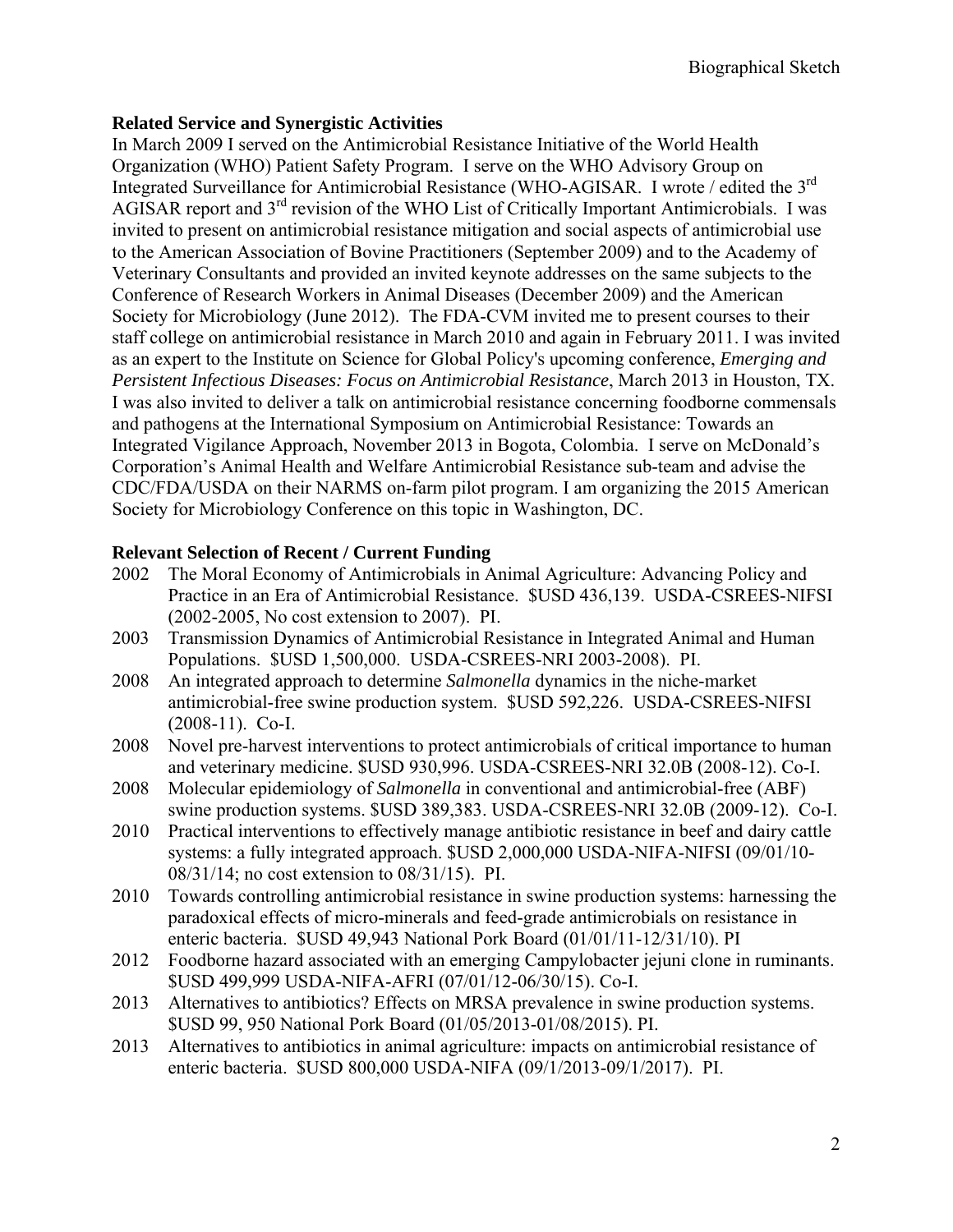### **LIST OF PUBLICATIONS (last 4-years)**

**Chronological Selection of Peer-reviewed Publications (Limited to Past 4 Years: 32 out of 87 peer-reviewed papers since 1998).** Where a student or post-doctoral researcher that I advised\* has authored or co-authored the article, I will most often appear as second author. I also note if I am the principal investigator\*\* of the funded research.

- **1.** Bissett Jr., W., Smith, R., Adams, L.G., Field, R., Moyer, W., Phillips, T., **Scott, H.M.,** Thompson, J.A. (2009) Geostatistical analysis of biomarkers of genotoxicity in cattle, *Bos taurus* and *Bos taurus* \* *Bos indicus*, sentinels near industrial facilities. *Ecotoxicology*. **18**, 87-93.
- **2.** McIntosh, W.A., Schulz, S., Dean, W.R**.\*, Scott, H.M.\*\*,** Barling, K.S., Takei, I. (2009) Feedlot veterinarians' moral and instrumental beliefs regarding antimicrobial use in feedlot cattle. *Journal of Community and Applied Social Psychology*. **19**, 51-67.
- **3.** Bissett, W.T., Adams, L.G., Field, R., Moyer, W., Phillips, T., **Scott, H.M.,** Wade, T., Sweet, S., Thompson, J.A. (2009) An evaluation of the health status of the Lavaca Bay, Texas Ecosystem using *Crassostrea virginica* as the sentinel species. *Marine Pollution Bulletin*. **58**, 280-286.
- **4.** W. Q. Alali\*, **H. M. Scott\*\*,** K.L. Christian, V.R. Fajt, R.B. Harvey, D.B. Lawhorn. (2009) Relationship between the level of antibiotic use and resistance among *Escherichia coli* isolated from integrated multi-site cohorts of humans and swine. *Preventive Veterinary Medicine*. **90**, 160-167.
- **5.** Alali, W.Q.\*, **Scott, H.M.\*\*,** Norby, B., Gebreyes, W., Loneragan, G.H. (2009) Quantification of the *bla*<sub>CMY2</sub> in feces from beef feedlot cattle administered three different doses of ceftiofur crystalline-free acid in a longitudinal controlled field trial. *Foodborne Pathogens and Diseases*. **6,** 917-924.
- **6.** Norman, K.N.\*, Harvey, R.B., **Scott, H.M.\*\*,** Hume, M.E., Andrews, K., Brawley, A.D. (2009) Varied prevalence of *Clostridium difficile* in an integrated swine operation. *Anaerobe*. **15**, 259-260.
- **7.** Rollo, S.N., Norby, B., Bartlett, P.C., **Scott, H.M.,** Wilson, D.L., Libal, M.C., Fajt, V.R., Linz, J.E., Bunner, C.E., Kaneene, J.B., Huber, J.C. (2010) Prevalence and antimicrobial susceptibility of *Campylobacter* spp. isolates from finishers reared on antimicrobial-free and conventional swine farms in the Midwest. *Journal of the American Veterinary Medical Association*. **236**, 201-210.
- **8.** VanLeeuwen, J.A., Haddad, J.P., Dohoo, I.R., Keefe, G.P., Tiwari, A., **Scott, H.M.,** Whiting, T. (2010) Risk factors associated with *Neospora caninum* seropositivity in randomly sampled Canadian dairy cows and herds. *Preventive Veterinary Medicine*. **93**, 129-138.
- **9.** Cooper, S.M., **Scott, H.M.\*\***, de la Garza, G.R.\*, Deck, A.L.\*, Cathey, J.C. (2010) Distribution and inter-species contact of feral swine and cattle on rangeland in south Texas: implications for disease transmission. *Journal of Wildlife Diseases.* **46**, 152-164.
- **10.** Alali, W.Q.\*, **Scott, H.M.\*\***, Norby, B. (2010) Assessing the similarity of antimicrobial resistance phenotypes among fecal *Escherichia coli* isolates from two aggregated occupational cohorts of humans versus swine using cluster analysis and multivariate statistics. *Preventive Veterinary Medicine.* **94**, 77-83.
- **11.** Babcock, A.H., Renter, D.G., White, B.J., **Scott, H.M.** (2010) Temporal distributions of respiratory disease events within cohorts of feedlot cattle and associations with cattle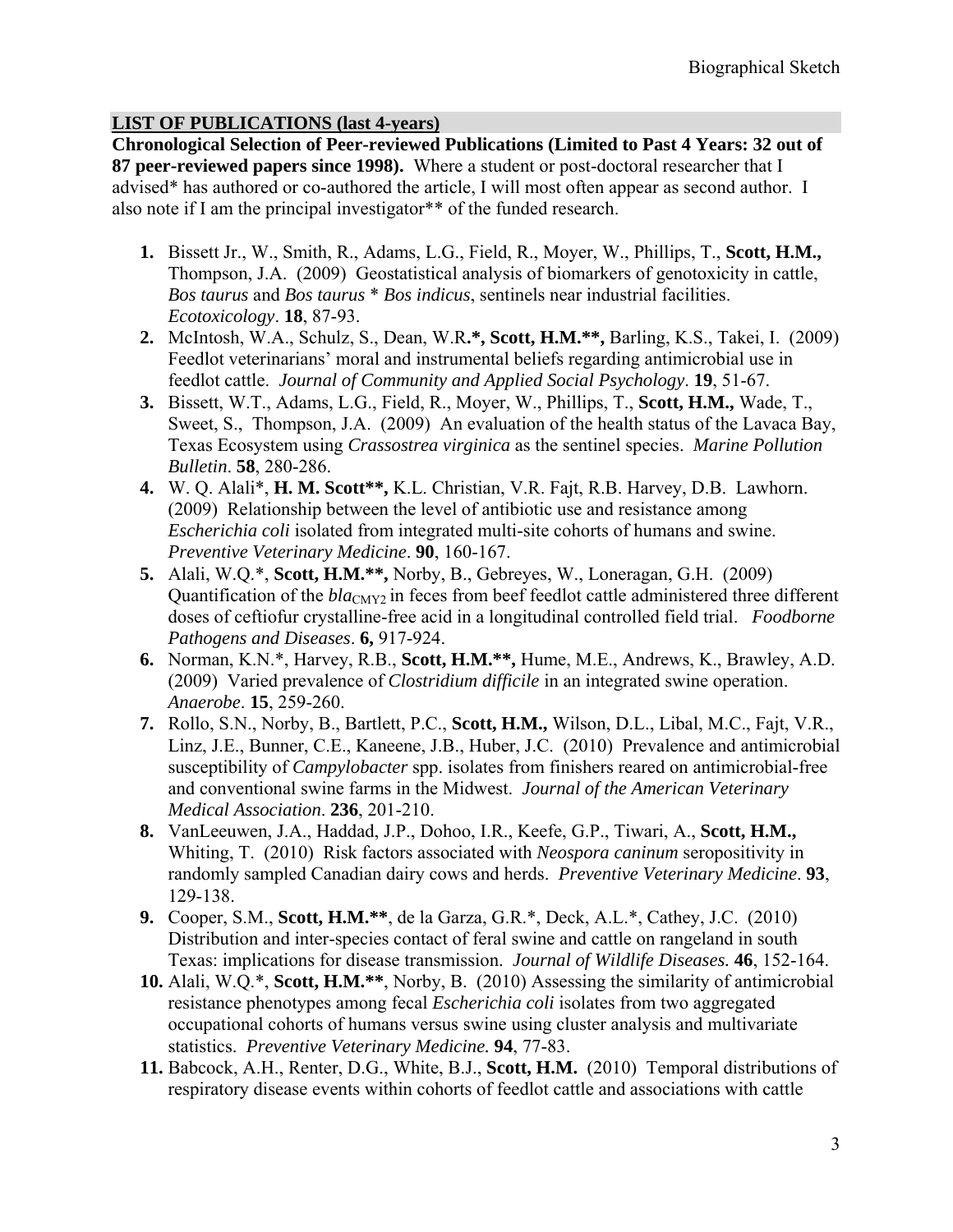health and performance indices. *Preventive Veterinary Medicine*. **97**, 198-219.

- **12.** Jan, J.S., McIntosh, W.A., **Scott, H.M.**\*\*, Dean, W.R. (2010) The relationship between moral obligations to others and others' influence in decisions to utilize antibiotics in feedlot cattle. *Journal of Rural Social Sciences*. **25**, 122-148.
- **13.** Villarino, M.A., **Scott, H.M.**, Jordan, E.R. (2011) Influence of parity at time of detection of serologic antibodies to *Mycobacterium avium* subspecies *paratuberculosis*  on reduction in daily and lifetime milk production in Holstein cows. *Journal of Animal Science*. **89**, 267-276.
- **14.** Soskolne, C.L., Jhangri, G.S., **Scott, H.M.**, Brenner, D.R., Siemiatycki, J., Lakhani, R., Gérin, M., Dewar, R., Miller, A.B., Risch, H.A. (2011) Population-based case-control study of occupational exposure to acids and the risk of lung cancer: evidence for specificity of association. *International Journal of Occupational and Environmental Health*. **17**, 1-8.
- **15.** Amachawadi, R. G., N. W. Shelton, X. Shi, J. Vinasco, S. S. Dritz, M. D. Tokach, J. L. Nelssen, **H. M. Scott**, and T. G. Nagaraja. (2011). Selection of *tcrB* gene mediated copper resistant fecal enterococci in pigs fed diets supplemented with copper. Appl. Environ. Microbiol. **77**, 5597-5603.
- **16.** Cino-Ozuna, A.G., Henry, S., Hesse, R., Nietfeld, J.C., Bai, J., **Scott, H.M.**, Rowland, R.R.R. (2011). Characterization of a new disease syndrome associated with porcine circovirus type 2 (PCV2) in previously vaccinated herds. *Journal of Clinical Microbiology*, **49**, 2012-2016.
- **17.** Dziezyc, J., Taylor, L., Boggess, M.M., **Scott, H.M.** (2011). The effect of ocular blinkers on the horses' reactions to four different visual and audible stimuli: results of a crossover trial. *Veterinary Opthalmology*, **14**, 327-332.
- **18.** Dean, W.R., McIntosh, W.A., **Scott, H.M.\*\***, Barling, K.S. (2011). The role of trust and moral obligation in beef cattle feedlot veterinarians' contingent adoption of antibiotic metaphylaxis recommendations. *International Journal of Sociology of Agriculture and Food*, **18**, 104-120.
- **19.** Harvey, R.B., Norman, K.N. Andrews, K., Norby, B., Hume, M.E., Scanlan, C.M., Hardin, M.D., **Scott, H.M.** (2011). *Clostridium difficile* in retail meat and processing plants in Texas. *Journal of Veterinary Diagnostic Investigation*, **23**, 807-811.
- **20.** Delgado, A.H., Norby, B., Dean, W.R., McIntosh, W.A., **Scott, H.M.** (2012) Utilizing qualitative methods in survey design: Examining Texas cattle producers´ intent to participate in foot-and-mouth disease detection and control. *Preventive Veterinary Medicine*, 103, 120-135.
- **21.** Jan, J-S., McIntosh, W.A., Dean, W.R., **Scott, H.M.\*\*** (2012) Predictors of differences in the perception of antimicrobial resistance risk in the treatment of sick, at-risk, and high-risk feedlot cattle. *Preventive Veterinary Medicine*, 106, 24-33.
- **22.** Xue, L., **Scott, H.M.**, Cohnstaedt, L.W., Scoglio, C. (2012) A network-based metapopulation approach to model Rift Valley fever epidemics. *Journal of Theoretical Biology*, 306, 129-144.
- **23.** Cottell, J. L., N. Kanwar, L. Castillo-Courtade, G. Chalmers, **H. M. Scott\*\***, B. Norby, G. Loneragan, and P. Boerlin. (2012). *bla*<sub>CTX-M-32</sub> on an IncN plasmid in E. coli from U. S. beef cattle. *Antimicrobial Agents and Chemotheraphy*. *doi:10.1128/AAC.01750-12.*
- **24.** Babcock, A. H., N. Cernicchiaro, B. J. White, S. R. Dubnicka, D. U. Thomson, S. E. Ives, **H. M. Scott,** G. A. Milliken, and D. G. Renter. (2013). A multivariable assessment